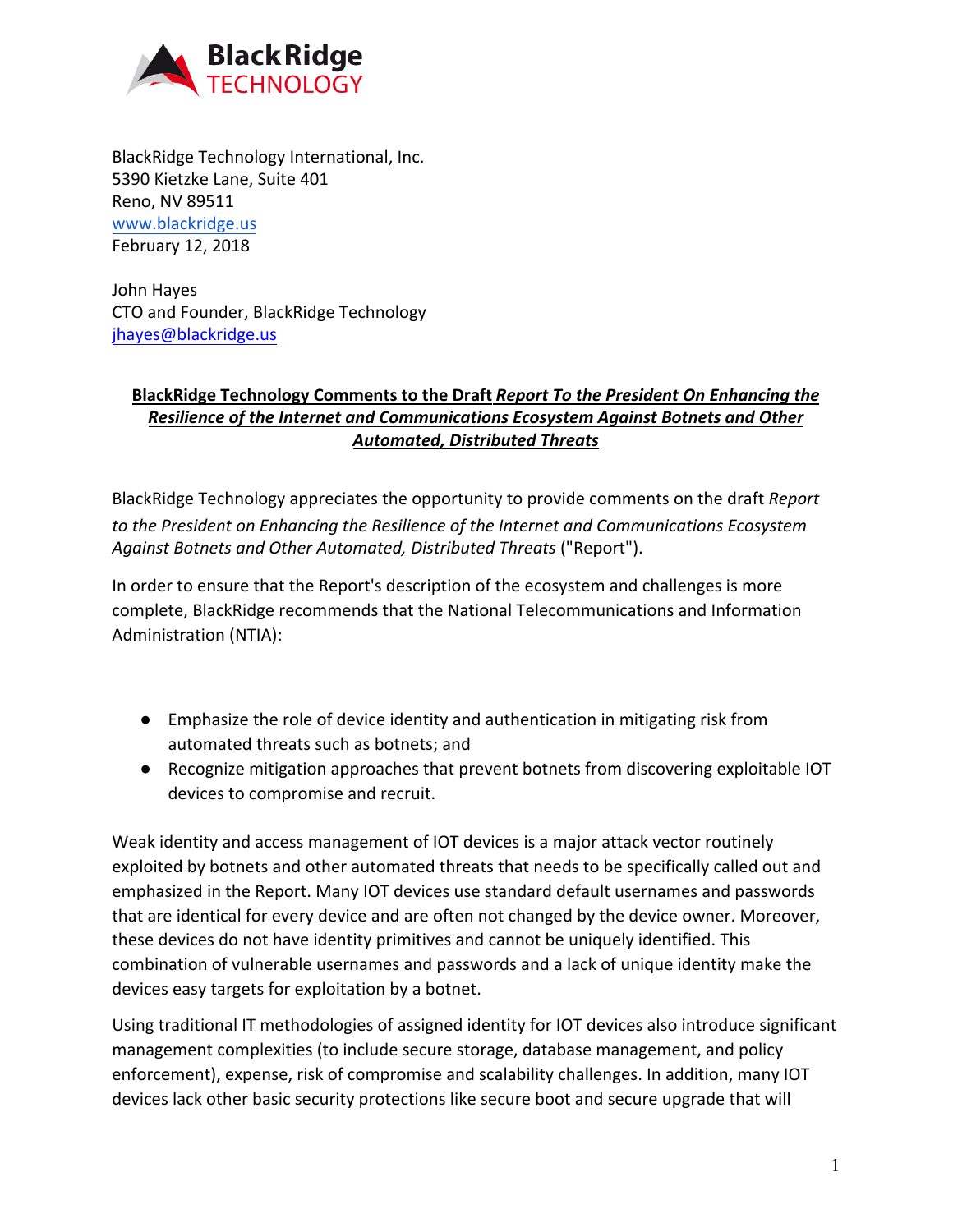

increase risk over their extended lifecycle. While the state-of-the-art is advancing rapidly and IOT devices with identity and a hardware root of trust are becoming viable, a change in paradigm across the ecosystem will take many years to implement.

As a less costly and near-term alternative, the Report should reference approaches that prevent botnets from discovering new exploitable devices to infect. By cutting off botnets at the first pass, organizations are able to better manage risk associated with the inherent identity and access management weaknesses associated with IOT devices.

One example of a capability that prevents device discovery is Transport Access Control (TAC). TAC blocks unauthorized traffic at the first packet of a TCP/IP session in the transport layer of the open system interconnection (OSI) stack, which prevents botnets from discovering and infecting new IOT devices. By cutting off communication prior to establishing a TCP/IP session, TAC effectively disrupts the cyber kill chain at the earliest possible moment. The ability to stop a botnet at the transport layer of the open system interconnection (OSI) model prior to establishing a communication channel conceals network assets from scanning and discovery - essentially rendering the network invisible to the botnet.

TAC works by imposing identity and authentication onto the network, combining non-interactive authentication (authentication before any response is made to a network authentication request) and network identity in a fully automated fashion. Inserting identity into the first packet of a TCP/IP session to communicate a requester's identity across the network allows cloud and network services to determine the identity of the requester before responding to the TCP/IP request and block unauthorized, anonymous traffic at the very first packet.

While not a silver bullet, TAC has the ability to significantly reduce the size and impact of a botnet. This revolutionary capability addresses a critical security flaw in the TCP/IP protocol and there is currently no other mechanism for blocking botnet scanning and reconnaissance without also blocking legitimate users.

## **Recommended Report Edits**

To better incorporate the concepts of identity and authentication, Blackridge recommends adding the following bolded and underlined sentence on page 17 and on page 36 as follows:

Hardware roots of trust and trusted execution technologies are now a component of many off-the-shelf computing platforms. Future products will need to leverage these technologies to demonstrate authenticity and integrity at initial deployment and throughout the period of use. Modern development techniques rely on a combination of open source and commercially available components. To meet future security demands, such components must be traceable through the supply chain and offer greater